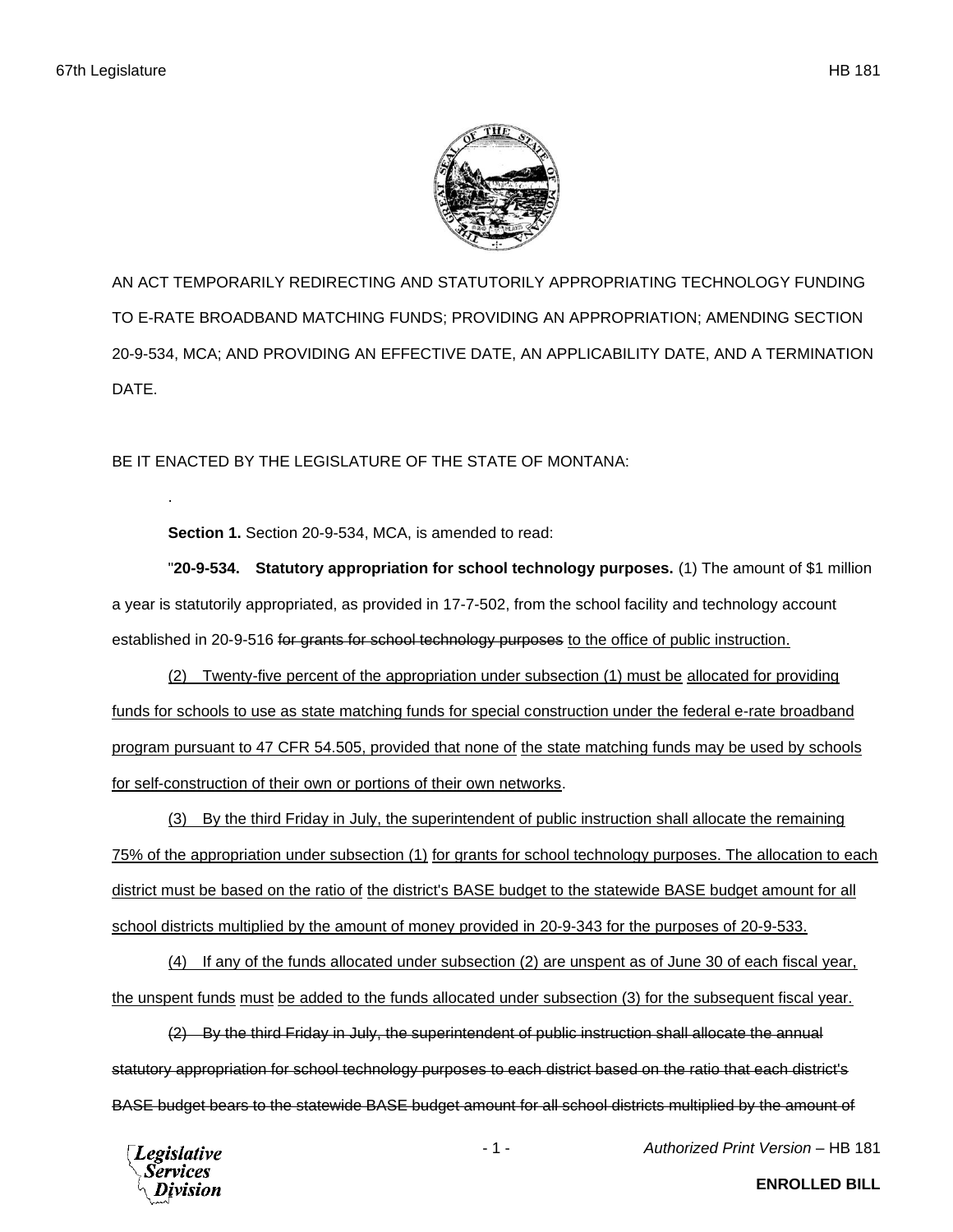money provided in 20-9-343 for the purposes of 20-9-533."

**Section 2. Effective date.** [This act] is effective July 1, 2021.

**Section 3. Applicability.** [This act] applies to school fiscal years beginning on or after July 1, 2021.

**Section 4. Termination.** [This act] terminates June 30, 2023.

- END -

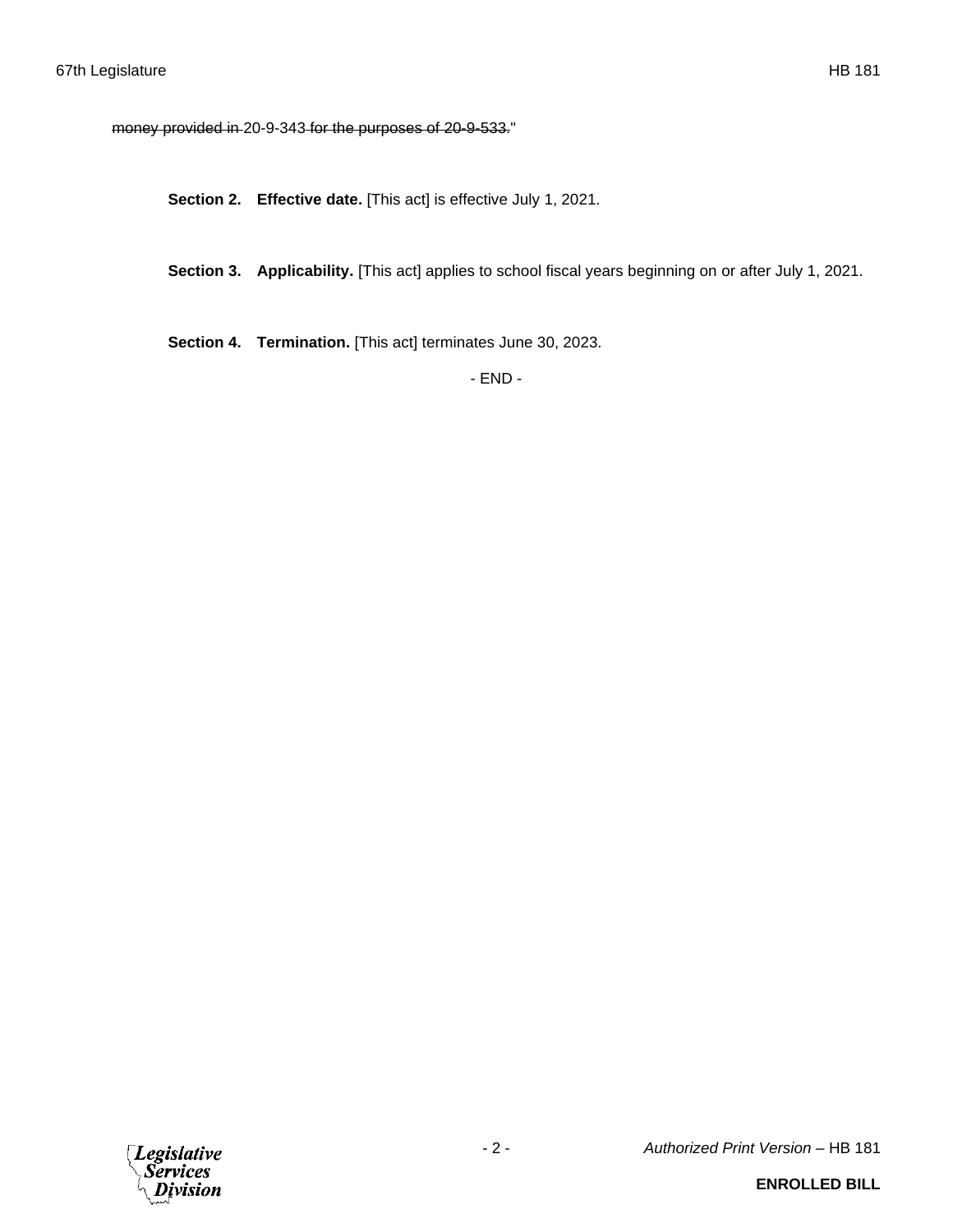I hereby certify that the within bill,

HB 181, originated in the House.

Chief Clerk of the House

Speaker of the House

| Signed this | dav    |
|-------------|--------|
| $\Omega$    | - 2021 |

\_\_\_\_\_\_\_\_\_\_\_\_\_\_\_\_\_\_\_\_\_\_\_\_\_\_\_\_\_\_\_\_\_\_\_\_\_\_\_\_\_\_\_

\_\_\_\_\_\_\_\_\_\_\_\_\_\_\_\_\_\_\_\_\_\_\_\_\_\_\_\_\_\_\_\_\_\_\_\_\_\_\_\_\_\_\_

President of the Senate

| Sianed this |  |
|-------------|--|
| $\Omega$    |  |

\_\_\_\_\_\_\_\_\_\_\_\_\_\_\_\_\_\_\_\_\_\_\_\_\_\_\_\_\_\_\_\_\_\_\_\_\_\_\_\_\_\_\_